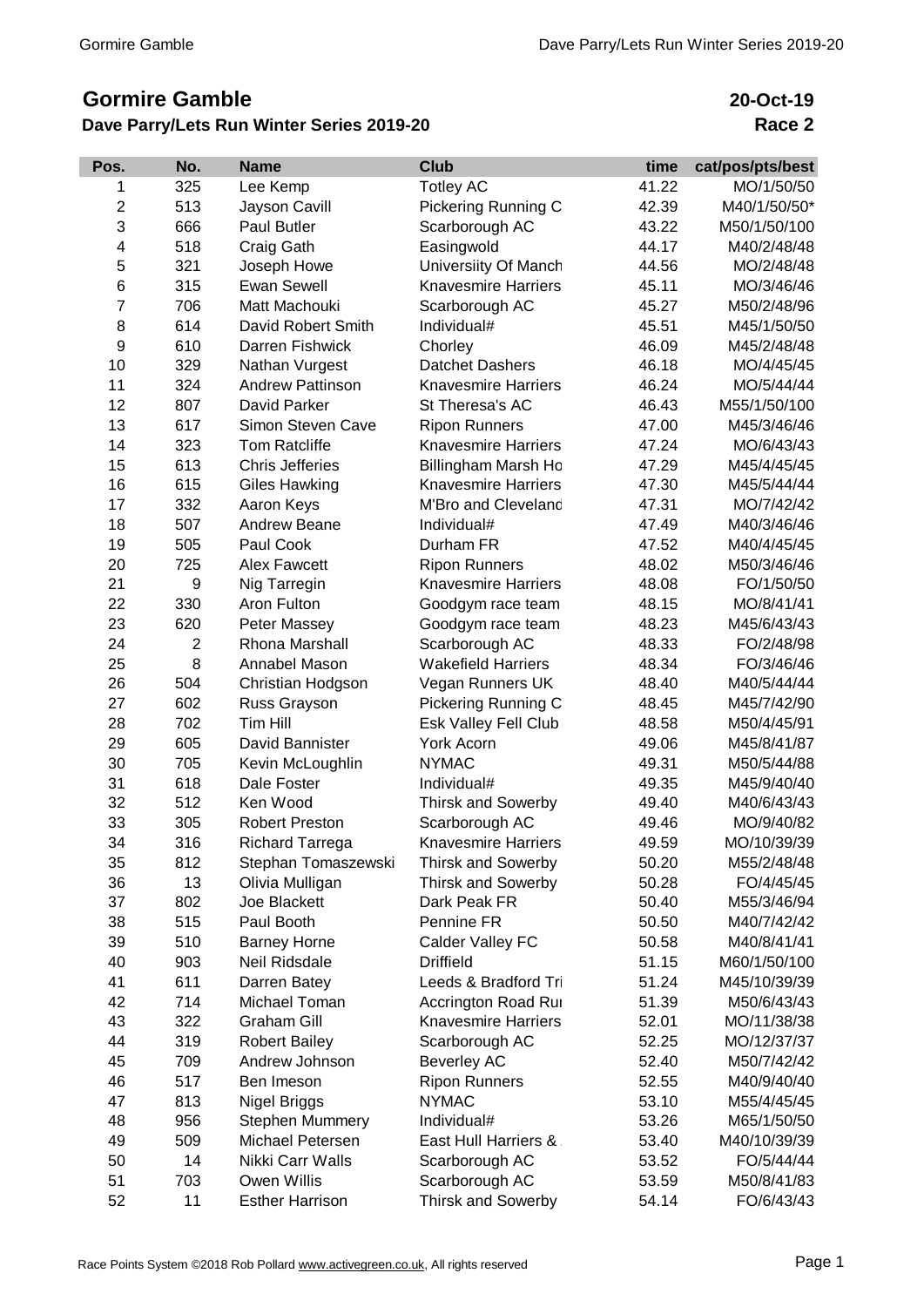| 53  | 704 | James lan Hague              | <b>New Marske Harriers</b>  | 54.30 | M50/9/40/83   |
|-----|-----|------------------------------|-----------------------------|-------|---------------|
| 54  | 955 | Robert Burn                  | <b>Thirsk and Sowerby</b>   | 54.35 | M65/2/48/48   |
| 55  | 331 | James Stephenson             | Goodgym race team           | 54.55 | MO/13/36/36   |
| 56  | 612 | Calvin Nicholson             | Billingham Marsh Ho         | 55.10 | M45/11/38/38  |
| 57  | 318 | Adam Ward                    | Scarborough AC              | 55.12 | MO/14/35/35   |
| 58  | 606 | Alan Simpson                 | <b>Thirsk and Sowerby</b>   | 55.27 | M45/12/37/78  |
| 59  | 312 | <b>Callam Murray Hucking</b> | Individual#                 | 55.30 | MO/15/34/73   |
| 60  | 21  | Egg Cameron                  | Goodgym race team           | 55.40 | FO/7/42/42    |
| 61  | 519 | Matthew Trevelyan            | Esk Valley Fell Club        | 55.45 | M40/11/38/38  |
| 62  | 508 | Dale Hepples                 | Scarborough AC              | 55.49 | M40/12/37/37  |
| 63  | 724 | <b>Mark Dalton</b>           | Individual#                 | 55.55 | M50/10/39/39  |
| 64  | 19  | Kim Cavill                   | <b>Pickering Running C</b>  | 55.58 | FO/8/41/41*   |
| 65  | 317 | <b>Andrew Foster</b>         | <b>Durham City Harriers</b> | 56.01 | MO/16/33/33   |
| 66  | 716 | Andy Harvey                  | <b>Pickering Running C</b>  | 56.05 | M50/11/38/38  |
| 67  | 811 | Ami Baker                    | Dark Peak FR                | 56.08 | M55/5/44/44   |
| 68  | 910 | <b>Barry Atkinson</b>        | <b>Knavesmire Harriers</b>  | 56.19 | M60/2/48/48   |
| 69  | 708 | <b>Russ Charlton</b>         | Pickering Running C         | 56.25 | M50/12/37/77  |
| 70  | 17  | <b>Emily Collins</b>         | Goodgym race team           | 56.29 | FO/9/40/40    |
| 71  | 511 | Robert Allinson              | Individual#                 | 56.35 | M40/13/36/36  |
| 72  | 913 | Paul Kelly                   | Durham FR                   | 56.40 | M60/3/46/46   |
| 73  | 957 | Laurence Taylor              | <b>NYMAC</b>                | 56.45 | M65/3/46/46   |
| 74  | 328 | Craig Haggart                | Goodgym race team           | 56.54 | MO/17/32/32   |
| 75  | 720 | Graeme Addison               | <b>Cleveland Orienteeri</b> | 56.55 | M50/13/36/36  |
| 76  | 6   | Louise Venables              | <b>Knavesmire Harriers</b>  | 57.00 | FO/10/39/85   |
| 77  | 723 | Paul Mead                    | Goodgym race team           | 57.06 | M50/14/35/35  |
| 78  | 255 | Ally Raw                     | Durham FR                   | 57.12 | F55/1/50/50   |
| 79  | 721 | Rich Johnson                 | <b>Pickering Running C</b>  | 57.19 | M50/15/34/34  |
| 80  | 1   | Rebecca Dent                 | Scarborough AC              | 57.49 | FU23/1/50/100 |
| 81  | 506 | <b>Richard Simms</b>         | Individual#                 | 57.53 | M40/14/35/35  |
| 82  | 908 | Andrew Johnson               | <b>Knavesmire Harriers</b>  | 58.00 | M60/4/45/45   |
| 83  | 719 | Andy Charman Gibbs           | <b>Knavesmire Harriers</b>  | 58.02 | M50/16/33/33  |
| 84  | 313 | Alexander Drysdale           | Individual#                 | 58.04 | MO/18/31/31   |
| 85  | 810 | Mark May                     | Scarborough AC              | 58.06 | M55/6/43/43   |
| 86  | 326 | Rorie McIntosh               | Esk Valley Fell Club        | 58.07 | MO/19/30/30   |
| 87  | 619 | <b>Richard Archer</b>        | <b>Selby Striders</b>       | 58.20 | M45/13/36/36  |
| 88  | 609 | David Tervit                 | <b>Thirsk and Sowerby</b>   | 58.22 | M45/14/35/78  |
| 89  | 711 | <b>Mark Evans</b>            | <b>M'Bro and Cleveland</b>  | 58.38 | M50/17/32/32  |
| 90  | 104 | Jessica McMullan             | <b>Roundhay Runners</b>     | 59.00 | F40/1/50/50   |
| 91  | 16  | Sophie Ralsrow               | Universiity Of Manch        | 59.17 | FO/11/38/38   |
| 92  | 818 | Nicholas Cousins             | Pickering Running C         | 59.27 | M55/7/42/42*  |
| 93  | 281 | <b>Caroline Glover</b>       | <b>Wharfedale Harriers</b>  | 59.47 | F60/1/50/50   |
| 94  | 901 | <b>Richard Parkin</b>        | <b>Beverley AC</b>          | 59.51 | M60/5/44/90   |
| 95  | 816 | Paul Peacock                 | Individual#                 | 59.56 | M55/8/41/41   |
| 96  | 12  | <b>Kirsty Naylor</b>         | <b>Thirsk and Sowerby</b>   | 59.58 | FO/12/37/37   |
| 97  | 715 | <b>Chris Bourne</b>          | Scarborough AC              | 60.02 | M50/18/31/31  |
| 98  | 815 | <b>Mark Davies</b>           | <b>Thirsk and Sowerby</b>   | 60.24 | M55/9/40/40   |
| 99  | 161 | Diane Jobson                 | <b>NYMAC</b>                | 60.30 | F45/1/50/50   |
| 100 | 914 | Paul Lyons                   | <b>NYMAC</b>                | 61.00 | M60/6/43/43   |
| 101 | 204 | <b>Heather Glegg</b>         | <b>Ripon Runners</b>        | 61.07 | F50/1/50/50   |
| 102 | 726 | Darren Glegg                 | <b>Ripon Runners</b>        | 61.08 | M50/19/30/30  |
| 103 | 300 | Darren Stockdale             | <b>Darlington Harriers</b>  | 62.17 | MO/20/29/65   |
| 104 | 101 | <b>Heidi Coates</b>          | Scarborough AC              | 62.39 | F40/2/48/96   |
| 105 | 156 | Fay Hethershaw               | Scarborough AC              | 62.40 | F45/2/48/48   |
| 106 | 817 | Alan Spurr                   | Individual#                 | 63.07 | M55/10/39/39  |
| 107 | 320 | Tom Watson                   | <b>Thirsk and Sowerby</b>   | 63.08 | MO/21/28/28   |
| 108 | 600 | Neil Embleton                | Esk Valley Fell Club        | 63.10 | M45/15/34/76  |
| 109 | 909 | Paul Munster                 | Redcar RC                   | 63.20 | M60/7/42/42   |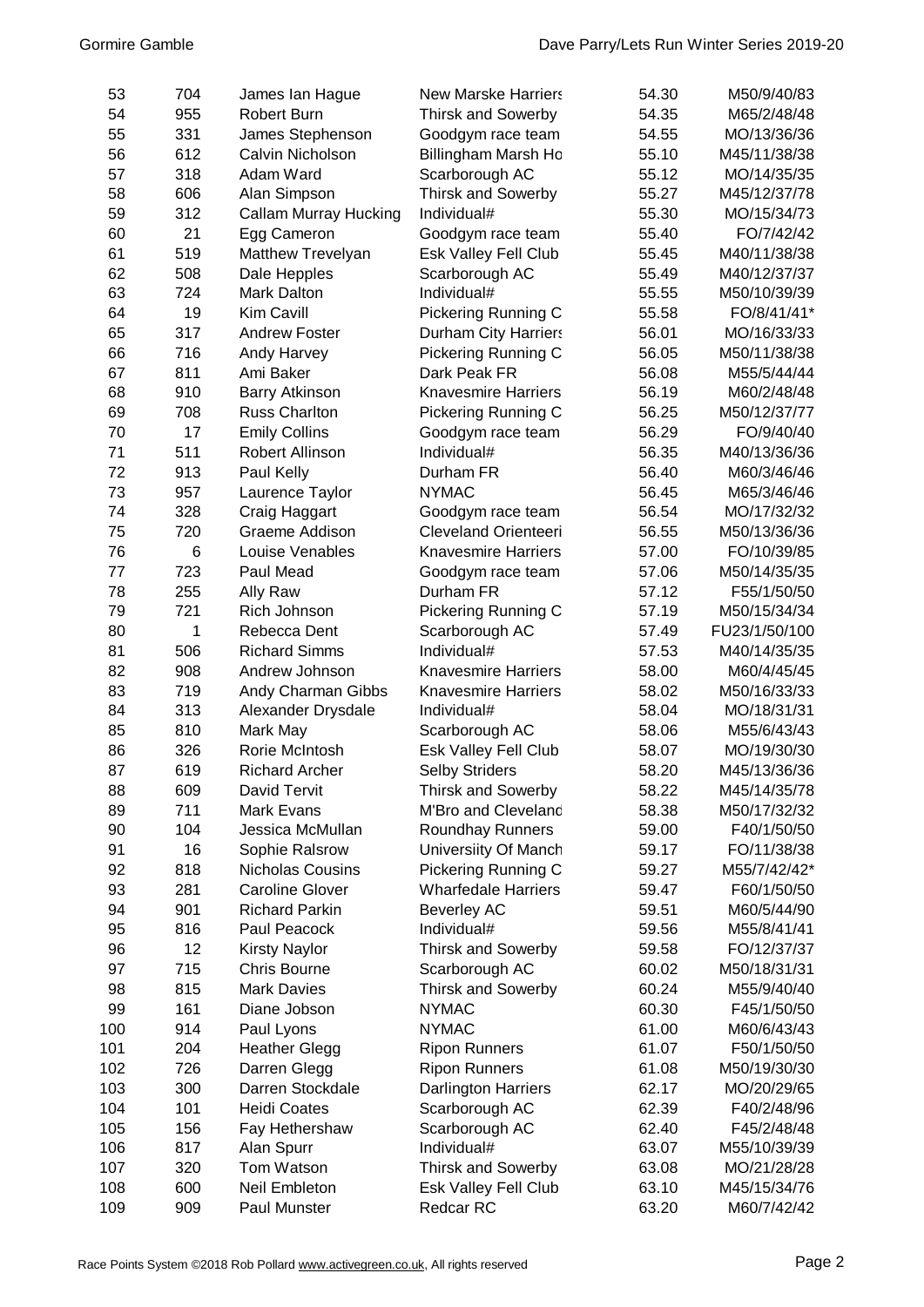| 110 | 108            | Michelle Newton            | <b>Selby Striders</b>      | 63.30  | F40/3/46/46  |
|-----|----------------|----------------------------|----------------------------|--------|--------------|
| 111 | 976            | <b>Richard Bromley</b>     | <b>Selby Striders</b>      | 63.51  | M70/1/50/100 |
| 112 | 152            | Bec Horner                 | Goodgym race team          | 63.52  | F45/3/46/92  |
| 113 | 980            | Ralph Broadley             | Scarborough AC             | 63.58  | M70/2/48/48  |
| 114 | 514            | <b>Tim Ruck</b>            | Pennine FR                 | 64.16  | M40/15/34/34 |
| 115 | 951            | <b>Bob Lillie</b>          | Scarborough AC             | 64.31  | M65/4/45/91  |
| 116 | 722            | <b>Matthew Adams</b>       | Individual#                | 64.40  | M50/20/29/29 |
| 117 | 282            | Sue Morely                 | <b>Knavesmire Harriers</b> | 64.48  | F60/2/48/48  |
| 118 | 809            | John Walker                | <b>Roundhay Runners</b>    | 64.52  | M55/11/38/38 |
| 119 | 803            | David Stevenson            | Pickering Running C        | 65.36  | M55/12/37/79 |
| 120 | 904            | David Robinson             | <b>NYMAC</b>               | 65.40  | M60/8/41/86  |
| 121 | 107            | Lynn Humpleby              | Pickering Running C        | 65.42  | F40/4/45/45  |
| 122 | 516            | Stephen Paylor             | Individual#                | 65.43  | M40/16/33/33 |
| 123 | 907            | <b>Bob Baker</b>           | Otley A.C.                 | 65.44  | M60/9/40/40  |
| 124 | 710            | <b>Julian Pinkney</b>      | <b>Darlington Harriers</b> | 65.45  | M50/21/28/28 |
| 125 | 158            | Petra Chapman Gibbs        | Knavesmire Harriers        | 66.21  | F45/4/45/45  |
| 126 | 713            | <b>Michael Scatchard</b>   | <b>Thirsk and Sowerby</b>  | 66.23  | M50/22/27/27 |
| 127 | 912            | <b>Shaun Roberts</b>       | <b>Elvet Striders</b>      | 66.36  | M60/10/39/39 |
| 128 | 717            | Michael John Ullathorne    | Individual#                | 66.40  | M50/23/26/26 |
| 129 | 253            | Melanie Pudgham            | Scarborough AC             | 67.10  | F55/2/48/48  |
| 130 | 279            | <b>Christine Robertson</b> | Scarborough AC             | 67.23  | F60/3/46/46  |
| 131 | 10             | Molly Keal                 | Individual#                | 67.25  | FO/13/36/36  |
| 132 | 718            | Paul Haydon                | F.R.A.                     | 67.41  | M50/24/25/25 |
| 133 | 18             | Jenny Storrie              | Pickering Running C        | 67.53  | FO/14/35/35  |
| 134 | 280            | Jill Libby                 | <b>Thirsk and Sowerby</b>  | 68.07  | F60/4/45/45  |
| 135 | 106            | Amanda Welburn-Smith       | Pickering Running C        | 68.31  | F40/5/44/44* |
| 136 | 975            | Michael Hetherton          | Pickering Running C        | 68.37  | M70/3/46/94  |
| 137 | $\overline{4}$ | Lucy Knight                | Goodgym race team          | 68.49  | FO/15/34/77  |
| 138 | 105            | Sarah Bibby                | Redcar RC                  | 68.49  | F40/6/43/43  |
| 139 | 978            | <b>Geoff Bullock</b>       | Thirsk and Sowerby         | 69.02  | M70/4/45/45  |
| 140 | 333            | Karl Barbaro               | Individual#                | 69.04  | MO/22/27/27  |
| 141 | 103            | Lisa Baker                 | Scarborough AC             | 69.21  | F40/7/42/88  |
| 142 | 979            | Pete Northedge             | Scarborough AC             | 69.33  | M70/5/44/44  |
| 143 | 155            | <b>Sally Elwick</b>        | Scarborough AC             | 69.39  | F45/5/44/44  |
| 144 | 804            | lan Robinson               | Esk Valley Fell Club       | 69.47  | M55/13/36/76 |
| 145 | 814            | Sid Bollands               | Esk Valley Fell Club       | 69.58  | M55/14/35/35 |
| 146 | 608            | <b>Russ Kelly</b>          | Redcar RC                  | 70.04  | M45/16/33/72 |
| 147 | 906            | Donald Buffham             | Otley A.C.                 | 70.36  | M60/11/38/38 |
| 148 | 200            | Carina Pelucci             | Scarborough AC             | 70.55  | F50/2/48/94  |
| 149 | 203            | Louise Milne               | Scarborough AC             | 71.25  | F50/3/46/46  |
| 150 | 22             | <b>Heather Fulton</b>      | Goodgym race team          | 72.26  | FO/16/33/33  |
| 151 | 157            | Nicky Mason                | Individual#                | 72.57  | F45/6/43/43  |
| 152 | 616            | James Stephenson           | <b>Thirsk and Sowerby</b>  | 73.41  | M45/17/32/32 |
| 153 | 15             | Gemma Fearnley             | Pickering Running C        | 75.16  | FO/17/32/32  |
| 154 | 150            | Serena Partridge           | Pickering Running C        | 75.17  | F45/7/42/42* |
| 155 | 23             | <b>Emily Tupper</b>        | Goodgym race team          | 75.54  | FO/18/31/31  |
| 156 | 160            | Debbie Rycroft             | Pickering Running C        | 77.02  | F45/8/41/41* |
| 157 | 254            | Ronni Kirkham              | Redcar RC                  | 77.22  | F55/3/46/46  |
| 158 | 911            | <b>Richard Easby</b>       | <b>Thirsk and Sowerby</b>  | 83.51  | M60/12/37/37 |
| 159 | 159            | Rohan Hill                 | Esk Valley Fell Club       | 86.55  | F45/9/40/40  |
| 160 | 712            | Simon Thomas               | Pickering Running C        | 87.01  | M50/25/24/24 |
| 161 | 20             | Jennifer Buck              | Pickering Running C        | 88.35  | FO/19/30/30  |
| 162 | 327            | Tom Buck                   | Individual#                | 88.36  | MO/23/26/26  |
| 163 | 977            | Alan Wikely                | <b>Thirsk and Sowerby</b>  | 88.48  | M70/6/43/43  |
| 164 | 154            | Anita Radini               | Pickering Running C        | 90.35  | F45/10/39/39 |
| 165 | 982            | Antonio Cardinale          | Otley A.C.                 | 101.46 | M70/7/42/42  |

(End)